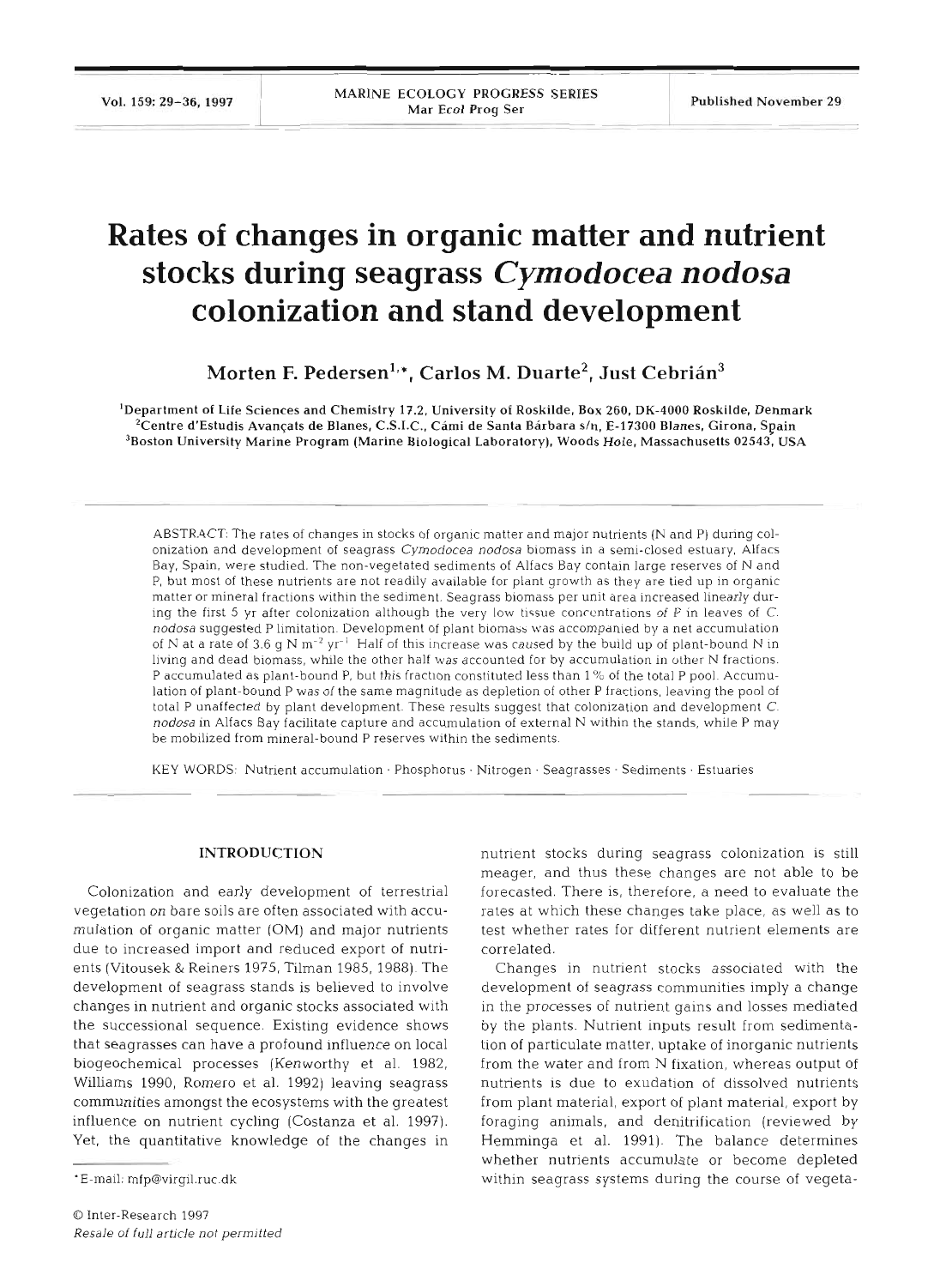

in seagrass beds suggest that accumulation of OM and material. All shoots in each sample were aged accordmajor nutrients is a common feature (e.g. Kenworthy et ing to Duarte et al. (1994), and the oldest shoot was al. 1982, Williams 1990, Romero et al. 1992). used to determine the minimum time elapsed since

also have significant effects on the biogeochemistry of (PI), which was translated into absolute time by multi-P (e.g. Patriquin 1972, Morse et al. 1987, Jensen et al. plying with the average time elapsed between the pro-1997), particulary since P limitation is common in many duction of successive leaves for the population studied seagrass ecosystems (e.g. Short et al. 1985, 1990, Short (Marba & Duarte 1995). All biomass samples were 1987, Perez et al. 1991). While most of the N present in finally dried, weighed and stored for analysis of OM, ecosystems is largely associated with organic compo- nitrogen, and phosphorus. Triplicate sediment samples nents, most P is found in mineral components, from (depth = 10 cm) were taken at each position with a which it can be made available by weathering core-sampler  $(0.0015 \text{ m}^2)$ , and subsequently frozen for processes or dissolution and subsequent uptake by later analysis of OM, N, and P. plants (Tiessen & Stewart 1985, Hoffland et al. 1989). Chemical analysis. Plant samples were analysed for Hence, it has been hypothesized that stocks of total P OM, N and P content by standard methods. OM was within terrestrial ecosystems become depleted during determined from the weight loss after ignition of dried plant colonization and development, because hardly sub-samples at 465°C for 3 h and the C and N concenavailable P (mostly Ca-bound P) is slowly mobilized trations were measured with a Carlo-Erba CHN eleunder the influence of plants, and finally lost from the mental analyser. The P content was determined by system through litter export or wash-out (Walker & means of a modified Kjeldahl procedure, using stan-Syers 1976, Crew et al. 1995). It is possible, therefore, dard calorimetric methods (Grasshoff et al. 1983) after that the development of seagrass biomass may cause reduction with  $H_2SO_4$ . Plant-bound OM, N, and P per the accumulation of some nutrients yet the depletion of  $m^2$  were estimated by multiplying the concentrations

biomass development of the seagrass Cymodocea tively. nodosa affect the accumulation or depletion of OM and Sediment samples (without visible plant parts) were major nutrients (N and P) in the sediments. Also, we homogenized, and sub-samples were subsequently estimate the rates of accumulation and depletion of analysed for  $CaCO<sub>3</sub>$ , OM, N, and P by standard meththese stocks. We do so by quantifying various fractions ods. Microscopic OM was measured as the weight loss of OM and major nutrients and comparing them along after ignition of dry sediment sub-samples at 465°C for a gradient of increasing seagrass biomass and time at least 3 h. The CaCO<sub>3</sub> content was subsequently since colonization. C. nodosa is well suited for these determined on the same sub-samples as the additional kinds of studies, because individual plants can be aged weight loss after ignition at 765°C for 3 h. The sediand the time since colonization can be established ment pools of N and P were divided into readily avail- (Duarte et al. 1994), which allows the approximate rate able and residual N and P, respectively. Available N

## MATERIALS AND METHODS

Sampling procedures. The study was carried out during July 1994 in Alfacs Bay (40" 36' N, 0" **43'** E; NW Mediterranean), a shallow estuarine bay in the Ebro Delta (Fig. 1) where Cymodocea nodosa is the dominant seagrass. Transects were placed across the longest axis of 12 clearly defined patches, from 5 m outside each patch to the centre. Biomass and sediment samples were obtained along each transect at several positions: *5* m outside, at the edge, and in the centre of the patch. A variable number of samples (1 to 7 depending on patch size) were also taken betweer the edge and the centre of each patch.

Fig. 1. Study slte, **Alfacs** Bay, in the Ebro Delta, NW Mediter- Biomass samples were taken with a core-sampler ranean, Spain  $(0.0314 \text{ m}^2)$  inserted 10 cm into the sediments. Plant biomass was sorted into alive above-ground material, lion development, but most studies on nutrient stocks alive below-ground material and dead below-ground Although most studies focus on N, seagrasses can colonization. The time unit is plastochrone intervals

others. of OM, N, and P in living and dead plant material with Here we examine how colonization and subsequent the biomass of living and dead plant material, respec-

of pool changes to be estimated. was measured as KC1-exchangeable ammonium and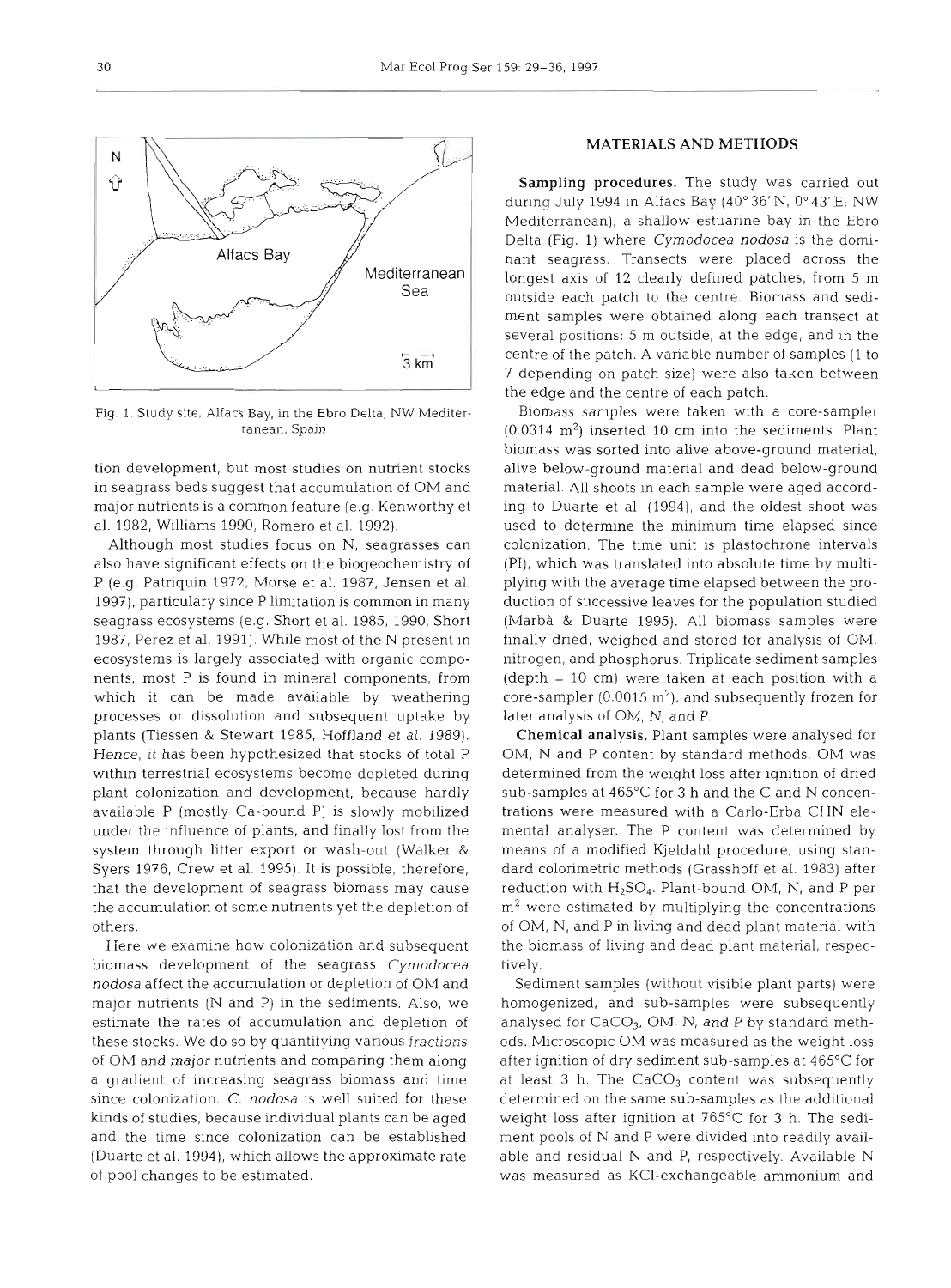available P was measured as the ortho-P concentration in small isolated porewater samples (Grasshoff et al. 1983). Residual N and P were analysed using the modified Kjeldahl procedure (as for plant material above) giving total N and P in the sample. Values for available N and P were subtracted from total N and P content to obtain residual N and P. All sediment variables are reported in units of  $q m^{-2}$  in the upper 10 cm layer of the sediment.

Statistical treatment. The stocks of OM, N, P, and CaCO<sub>3</sub> were compared between locations situated outside, at the edge, and inside the seagrass patches using l-way ANOVA. Plants were only present at the edge and inside the patches, so plant-bound stocks were compared using Student's t-test. Data were logtransformed when necessary to obtain normality and homogeneity among variances. Associations between stocks of OM, N, and P, and seagrass biomass were analysed using Pearson's Product Moment Correlation, and rates of accumulation/depletion of OM, N, P, and plant biomass were computed using Least Square Linear Regression with time since colonization as the independent variable. Data were log-transformed when necessary to obtain normality of data and linearity between variables.

### **RESULTS**

## Plant biomass, time since colonization and plant nutrients

The time elapsed since colonization by Cymodocea *nodosa* ranged from **7** to 69 PI, corresponding to 0.5 to 4.9 yr (Table 1). Living C. *nodosa* biomass ranged from 30 to 864 g DW  $m^{-2}$  (avg 332 g DW  $m^{-2}$ ; Table 1), and biomass increased linearly with time since colonization  $(\log y = 0.98 \log x + 0.91, R^2 = 35.3\%, p < 0.001)$ . Average tissue concentrations of N were 2.14 and 0.99% of DW in leaves and roots-rhizomes, respectively, while tissue concentrations of P were  $0.09$  and  $0.05\%$  of DW in the same plant fractions (Table 1). Tissue concentra-

Table 1. Summary statistics for Cymodocea nodosa biomass  $(q$  DW  $m^{-2}$ ), time since colonization (PI), and tissue concentrations of N and P  $(\%$  of DW) in leaves and root-rhizomes

| Variable                | Average | SD.   | Range           |
|-------------------------|---------|-------|-----------------|
| <b>Biomass</b>          | 332.4   | 245.5 | $29.9 - 863.9$  |
| Time since colonization | 35.2    | 16.8  | $7.0 - 69.0$    |
| Tissue N, leaves        | 2.136   | 0.083 | $1.675 - 2.597$ |
| Tissue N, root-rhizomes | 0.994   | 0.055 | $0.568 - 1.365$ |
| Tissue P, leaves        | 0.091   | 0.006 | $0.067 - 0.145$ |
| Tissue P. root-rhizomes | 0.047   | 0.004 | $0.023 - 0.086$ |
|                         |         |       |                 |

tions of N and P were independent of both biomass and time since colonization ( $p > 0.05$ , Pearson's Product Moment Correlation).

#### Pool sizes **in** bare and vegetated areas

The pool of total OM (i.e. microscopic OM + plantbound OM) increased from 859 g  $m^{-2}$  outside the patches to 1059 and 1336  $q m^{-2}$  at the edge and centre positions  $(p < 0.001$ ; Table 2, Fig. 2A). This increase was caused solely by the presence of dead and living plant material, accounting for 11 and 26% of all the OM present at the edge and centre positions. The fraction of microscopic OM increased slightly, but non-significantly ( $p = 0.164$ ) from 859 g m<sup>-2</sup> on bare sand to 989  $q$  m<sup>-2</sup> in the centre of patches.

The total N pool increased from 14  $g m<sup>-2</sup>$  in bare areas to 19 and 28  $g$  m<sup>-2</sup> at the edge and centre positions, respectively  $(p < 0.001$ ; Table 2, Fig. 2B). Available N comprised only 1 or 2 % of the total N pool, and was only slightly higher in vegetated compared to bare areas ( $p = 0.068$ ). Plant-bound N (dead plus alive) increased from 12 to 29% of the total N pool from the edge to the centre of patches ( $p < 0.01$ ; Table 2). The residual N fraction, containing a mixture of mineraland organically bound N, increased from  $14 \text{ g m}^{-2}$  in bare areas to 16 and 19  $g$  m<sup>-2</sup> at the edge and centre positions, respectively (p < 0.01; Table 2), and made up the largest N component as it comprised 98, 86 and 69 % of the total N pool at the 3 positions.

The pools of total P were large  $(34 \text{ to } 36 \text{ g } \text{m}^{-2})$ Fig. 2C) and did not differ between bare and vegetated areas ( $p > 0.05$ ; Table 2). Residual P comprised by far

Table 2. ANOVA and *t* statistics for comparisons of the various pools of organic matter (OM), N, P, and CaCO<sub>3</sub> at locations situated outside  $(O)$ , at the edge  $(E)$ , and within the centres (C) of Cymodocea nodosa patches in Alfacs Bay. Student's ttest was applied when only 2 locations were compared (i.e. all variables including plant-bound OM, N, and P)

| Variable                                                                                                                                                    | F or t<br>value                                                                                                                                         | р                                                                                               | Tukey<br>test                                                                                                                                       |
|-------------------------------------------------------------------------------------------------------------------------------------------------------------|---------------------------------------------------------------------------------------------------------------------------------------------------------|-------------------------------------------------------------------------------------------------|-----------------------------------------------------------------------------------------------------------------------------------------------------|
| Plant-bound OM<br>Residual OM<br>Total OM<br>Plant-bound N<br>Available N<br>Residual N<br>Total N<br>Plant-bound P<br>Available P<br>Residual P<br>Total P | $t = 2.20$<br>$F = 1.92$<br>$F = 9.13$<br>$t = 2.92$<br>$F = 2.94$<br>$F = 7.50$<br>$F = 14.77$<br>$t = 2.63$<br>$F = 0.43$<br>$F = 1.36$<br>$F = 0.81$ | 0.040<br>0.164<br>0.001<br>0.009<br>0.068<br>0.002<br>0.000<br>0.016<br>0.654<br>0.272<br>0.453 | E < C<br>$O = E = C$<br>$\bigcap$ $\lt C$<br>E < C<br>$O = E = C$<br>O < C<br>O < E < C<br>$Q = E < C$<br>$O = E = C$<br>$O = E = C$<br>$O = E = C$ |
| CaCO <sub>3</sub>                                                                                                                                           | $F = 3.99$                                                                                                                                              | 0.032                                                                                           | O > C                                                                                                                                               |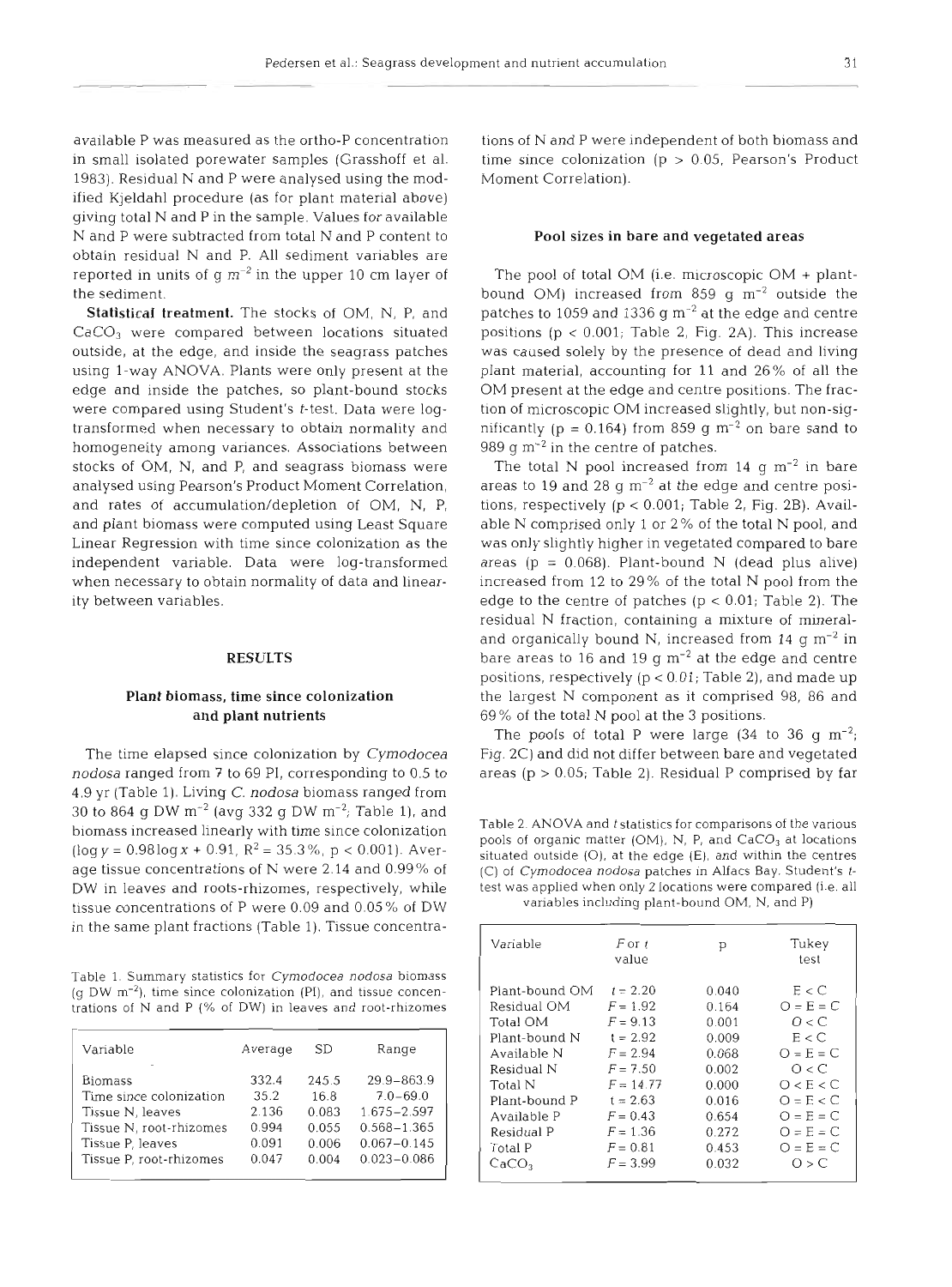

Fig. 2. Average stocks of (A) organic matter (OM), (B) nitrogen (N) and (C) phosphorus (P) In non-veqetated sediments (outside) and within (edge and centre) patches of Cymodocea nodosa in Alfacs Bay. Stacked bars represent the total stocks of OM, N, and P

the largest P fraction (99.9, 99.6 and 98.7%) at all 3 positions, and tended to decrease, albeit non-significantly  $(p = 0.272;$  Table 2), from non-vegetated areas towards the central position of the patches. Available P ranged from  $0.03$  to  $0.04$  g m<sup>-2</sup>, and showed no significant change with location. Plant-bound P increased 3-fold from 0.12 g  $\text{m}^{-2}$  at edge positions to 0.40 g  $\text{m}^{-2}$  in the centre  $(p = 0.016$ ; Table 2), but represented only 0.3 and 1.2 % of the total P stocks at these locations.

The CaCO<sub>3</sub> content averaged 34.2 ( $\pm$ 1.6)% of DW in bare sediments, but decreased significantly ( $p < 0.05$ , 1-way ANOVA; Table 2) to 31.7  $(\pm 2.1)\%$  of DW at the edge and 27.7  $(\pm 1.3)$ % of DW at the central positions of plant patches.

#### Pool changes during seagrass development

Increasing biomass of *Cymodocea nodosa* was associated with increasing stocks of OM and N. Microscopic OM, plant-bound OM, and total OM were all positively correlated to seagrass biomass, and so were all fractions of N (Table 3). The development of biomass was also associated with a significant net increase in available and plant-bound P, while the pool of residual P was inversely and significantly correlated to biomass (Table 3). The opposite trends in available P, plant-bound P and residual P with increasing biomass resulted in a negative, but nonsignificant correlation between total P and biomass  $(p = 0.247;$  Table 3).

The relations between stocks of OM, N, P, and seagrass biomass and time since colonization allowed the net rate of change to be estimated. Total OM accumulated at a rate of 96.9 ( $\pm$ 37.9) g m<sup>-2</sup> yr<sup>-1</sup> (Table 4, Fig 3A). This build up was solely caused by the accumulation of plant biomass (115.9  $\pm$  25.1 g m<sup>-2</sup> yr<sup>-1</sup>), whereas the amount of microscopic OM was unrelated to time since colonization. All N pools except that of available N increased significantly with time since colonization (Table 4, Fig. 3B). Total N accumulated with a rate of 3.57 ( $\pm$ 0.99) g m<sup>-2</sup> yr<sup>-1</sup>, with most of this accumulation being caused by the build up of residual and plant-bound N (1.40 and 1.81 g  $\text{m}^{-2}$  yr<sup>-1</sup>, respectively). Plant-bound P accumulated at a rate of  $0.10 \pm 0.03$  g  $\rm m^{-2}$  yr<sup>-1</sup>, but was the only P pool that changed significantly with the time since colonization (Table 4, Fig. 3C). The pool of total P remained stable with time since colonization with a weak trend to decrease over time, and, thus, the accumulation of plant-bound P was partially offset by the tendency for the residual P pool to decrease  $(-0.24 \pm 0.31 \text{ g m}^{-2} \text{ yr}^{-1})$ .

Table 3. Pearson's Product Moment correlation between Cymodocea nodosa biomass and various fractions of organic matter (OM) and major nutrients (N and P). Correlation coefficients (r), coefficients of determination  $(R^2)$ , and levels of significance (p) are given

| Variable       | r       | $R^2$ | р       |
|----------------|---------|-------|---------|
| Residual OM    | 0.32    | 0.10  | 0.024   |
| Plant-bound OM | 0.92    | 0.85  | < 0.001 |
| Total OM       | 0.84    | 0.71  | < 0.001 |
| Residual N     | 0.82    | 0.67  | < 0.001 |
| A Vülable N    | 0.65    | 0.42  | < 0.001 |
| Plant-bound N  | 0.95    | 0.90  | < 0.001 |
| Total N        | 0.93    | 0.86  | < 0.001 |
| Residual P     | $-0.28$ | 0.08  | 0.049   |
| Available P    | 0.47    | 0.22  | 0.001   |
| Plant-bonnd P  | 0.92    | 0.85  | < 0.001 |
| Total P        | $-0.17$ | 0.03  | 0.247   |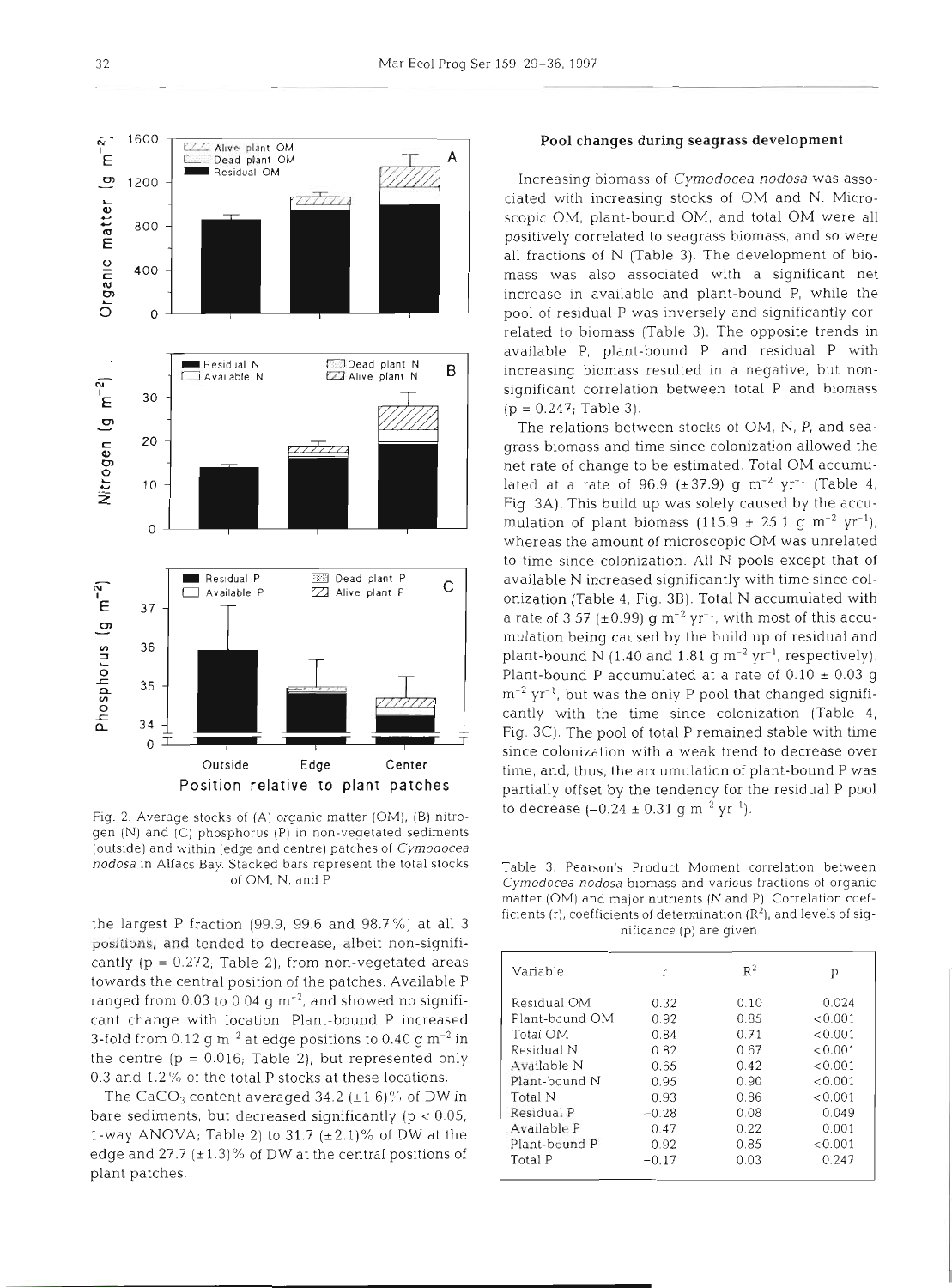

Fig. **3.** Changes in stocks of organic matter (OM), nitrogen (N), and phosphorus (P) with time since colonization by Cymodocea nodosa in Alfacs Bay. (A) Changes in plantbound OM (@). residual OM **(A),** and total **OM (A).**  (B) Changes in available N (O), plant-bound N (●), residual N (A), and total N **(A).** (C) Changes **in** available P **(O),** plantbound P  $(\bullet)$ , residual P  $(\triangle)$ , and total P  $(\triangle)$ 

#### **DISCUSSION**

Colonization and development of Cymodocea nodosa stands in Alfacs Bay were followed by an accumulation of total N, whereas the stocks of total P remained almost unaffected. More interesting, however, was the redistribution among the various N and P fractions along with the development of biomass which provide the possibility to speculate on the nutrient sources for C. nodosa, and also, to address the question on whether seagrass patches act as a sink or a source of N and P in Alfacs Bay.

The non-vegetated sediments of Alfacs Bay were rich in N and P, but most of these nutrients were probably not readily available for plants as they were, by and large, present in the residual fractions (98 and 99.9%, respectively). We made no attempt to fractionate the residual pools further, but the ratios of organic carbon in the sediment to residual N and P may provide insight into whether the nutrients were attached to and included in mineral or organic fractions. The bare sediments contained 859 g  $OM \, \text{m}^{-2}$  corresponding to ca 221 g organic  $C m^{-2}$  (Vidal et al. 1992), giving estimated C:N and C:P ratios of 19 and 16, respectively. The C:N ratio is comparable to those normally found in sedimentary OM (e.g. Boynton & Kemp 1985, Kristensen et al. 1995, Isaksen & Finster 1996), suggesting that most residual N within the sedlments is contained in OM. Most of the residual N is thus available to the plants through remineralization. In contrast, the observed C:P ratio of 16 is much lower than expected for OM in marine sediments (e.g. Boynton & Kemp 1985), suggesting that much of the residual P is attached to minerals, probably adsorbed to  $CaCO<sub>3</sub>$ , which was present in high concentrations within the sediments (averaging  $0.34$  g  $CaCO<sub>3</sub>$  g<sup>-1</sup> DW).

The biomass of Cymodocea nodosa per unit area increased over the first 5 yr after colonization, so the nutrient limitation these plants experience (Perez et al. 1991) did not prevent biomass development. Suspected P limitation of the C. nodosa populations in Alfacs Bay was supported by the low tissue concentrations of P that we observed  $(0.07 \text{ to } 0.15\% \text{ of DW})$ . Plant-bound N and P accumulated above the levels made possible by simply exploiting the readily available nutrient pools present prior to colonization, and, thus, nutrients must either have been imported from the water column or, alternatively, have been mobilized from the residual nutrient pools within the sediment.

We estimated a net accumulation of 3.6 g total N  $\mathrm{m}^{-2}$  $yr^{-1}$ , and the development of plant-bound N can, therefore, not be explained by redistribution of N among the various N pools alone. Thus, the presence of Cymodocea nodosa must have facilitated the import of N from the water, either by increasing rates of  $N_2$  fixation and sedimentation and/or by increasing the amount of inorganic  $N$  taken up from the water by leaves.  $N_2$  fixation is often enhanced within seagrass stands (e.g. Capone 1988), but rates are generally low and seem insignificant in comparison with N input rates from sedimentation and leaf uptake (Hemminga et al. 1991). Macrophyte canopies reduce water flow and turbulence (Fonseca et al. 1982, 1983, Worcester 1995), which may increase sedimentation of particulate mat-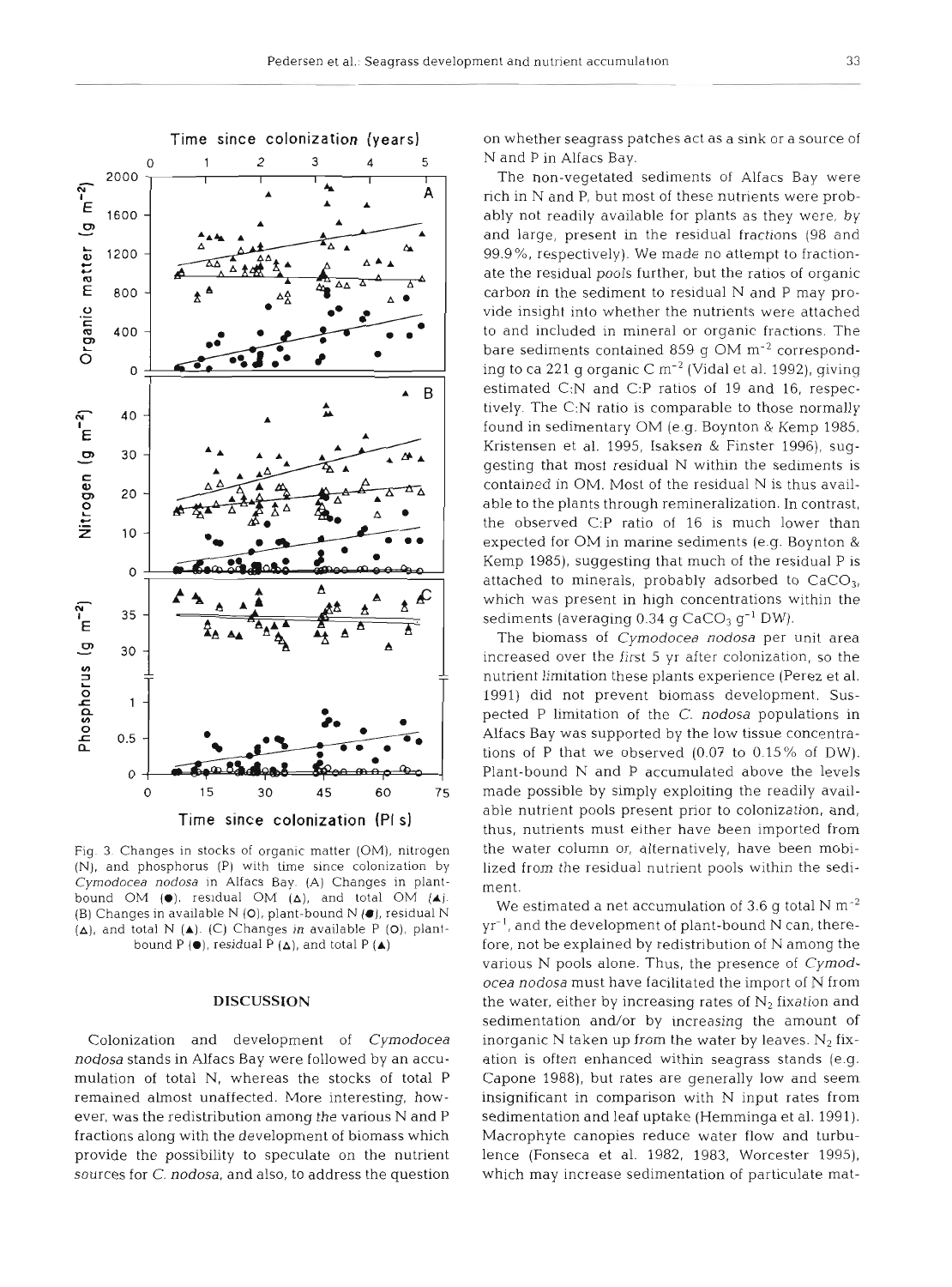| Table 4. Ellical regression equations acsortionly the relationships between un-         |
|-----------------------------------------------------------------------------------------|
| ferent fractions of organic matter $(OM)$ , nitrogen $(N)$ and phosphorus $(P)$ and the |
| time elapsed since colonization by Cymodocea nodosa. All pool sizes are given           |
| in units of $q m^{-2}$ , while the time since colonization is given in years            |
|                                                                                         |

| Variable       | Slope<br>$(q m^{-2} yr^{-1})$ | Intercept<br>(q m <sup>-2</sup> ) | $R^2$ | р       |
|----------------|-------------------------------|-----------------------------------|-------|---------|
| Residual OM    | $-19.0$ ( $\pm 20.5$ )        | $1030.5~(\pm 57.1)$               | 0.023 | 0.359   |
| Plant-bound OM | $115.9 \ (\pm 25.1)$          | $9.6 (\pm 69.8)$                  | 0.366 | < 0.001 |
| Total OM       | $96.9 (\pm 37.9)$             | $1038.8 (\pm 105.8)$              | 0.154 | 0.015   |
| Residual N     | 1.40 ( $\pm$ 0.50)            | $15.28 (\pm 1.39)$                | 0.17  | 0.008   |
| Available N    | $0.04~(\pm 0.03)$             | $0.33~(\pm 0.08)$                 | 0.06  | 0.147   |
| Plant-bound N  | $1.81 (\pm 0.64)$             | $2.12 \ (\pm 1.90)$               | 0.19  | 0.009   |
| Total N        | $3.57 \ (\pm 0.99)$           | $16.54~(\pm 2.79)$                | 0.26  | 0.001   |
| Residual P     | $-0.238 \ (\pm 0.311)$        | 34.92 ( $\pm$ 0.86)               | 0.02  | 0.448   |
| Available P    | $0.004~(\pm 0.003)$           | $0.02~(\pm 0.01)$                 | 0.08  | 0.093   |
| Plant-bound P  | $0.099$ ( $\pm$ 0.030)        | $0.08$ ( $\pm$ 0.08)              | 0.26  | 0.001   |
| Total P        | $-0.132$ ( $\pm$ 0.305)       | $35.09 (\pm 0.85)$                | 0.01  | 0.667   |

ter within the stands. Although the observed accumulation of N could indicate enhanced sedimentation of N-rich material, we found no parallel increase in microscopic OM or P, suggesting that the significance of enhanced sedimentation was small. The concentration of inorganic N in Alfacs Bay is rather high, ranging from 3 to 100 pM in the water column and from 200 to 400  $\mu$ M in the porewater [Table 1 in Perez et al.  $(1994)$ ]. Assuming that the N uptake kinetics of C. *nodosa* resemble those of other seagrasses (e.g. Ruppia *maritima;* Thursby & Harlin 1984), then leaf uptake should be able to supply from 13 to 53 % of the total N taken up by the plants, thereby providing a substantial input of N from the water to the plant patches which can partly explain the observed net accumulation of total N.

The pool of total P remained constant, or decreased slightly, with increasing biomass and time elapsed since colonization, and the possibility exist, therefore, that the observed accumulation of plant-bound P was caused by redistribution of P among pools already present in the system prior to colonization, e.g. from the residual P pool. If the development of *Cymodocea nodosa* biomass is based upon P made available through mineralization of organic P and/or dissolution of Ca-bound P, then most P has to be obtained through the roots. Concentrations of inorganic P in the water and porewater in Alfacs Bay range from 0.08 to 2 pM and from 4 to 30 pM, respectively [Table 1 in Perez et al. (1994)]. Using these concentrations with Carignan's (1981) empirical model for P uptake by aquatic macrophytes, root uptake is estimated to account for 78 to 90% of the total P taken up by *C. nodosa.* 

Although carbonate-rich sediments contain large stocks of P bound in calcium-fluoro-apatite and other Ca compounds (Jensen et al. 199?), growth of sea-

describing the relationships between dif- grasses is often P limited in such areas (e.g. Short et al. 1985, 1990, Perez et al. 1991) and Ca-bound P is, therefore, often assumed to be hardly available or unavailable to the plants (Patriquin 1972, Erftemeijer & Middelburg 1993). Slow mobilization and subsequent use of Ca-bound P has been reported for terrestrial plants, however (see reviews by Gorham et al. 1979, Lambers & Poorter 1992), and studies by Morse et al. (1987) and Jensen et al. (1997) indicate that seagrasses can draw P from pools of carbonate-bound P. Carbonate dissolution and mobilization of adsorbed P may be related to plant metabolism through the breakdown of organic matter followed by a decrease of pH around the rhizos-

> phere and/or by the direct action of organic acids released from plant roots (Gorham et al. 1979, Hoffland et al. 1989, Kpomblekou & Tabatabai 1994). The negative correlation between biomass and residual P (or time elapsed since colonization) and the decrease in CaCO<sub>3</sub> content under plant cover suggest, therefore, that carbonate-bound P is slowly exploited to support continued development of seagrass biomass in the study area. The slow depletion of the residual P pool (0.2 g P  $\text{m}^{-2}$  yr<sup>-1</sup>) seems sufficient to cover the observed accumulation of plant-bound P (0.1 g P **m-2** yr-l). Our data on total and residual P pools suffer from large scatter due to high spatial heterogenity within the system which leaves correlations between pool size and time non-significant. Detailed studies on the development of the residual P pools and their interaction with carbonates in the sediments are, therefore, needed in the future to evaluate this matter better In summary, our data suggest that the rate of biomass increase is governed by the capability of *Cymodocea nodosa* to sequester the limiting P from the pool of residual P within the sediments. The striking contrast between the increase in total N stocks with time since colonization and the opposite trend in residual stocks of P reflects, therefore, that the development of plant cover may affect the pools of different nutrient elements in different manners.

> *Cymodocea nodosa* covers 10 to 20% in Alfacs Bay (Perez & Camp 1986), and we suggest that its presence plays an important role in the retention of N within the Bay, because it favors a net accumulation of N above that in nearby non-vegetated areas. In contrast, C. *nodosa* play no role in the retention of P, and it may actually act as a source of P due to exploitation and subsequent release of otherwise unavailable P in the sediment. Our results support the conventional wis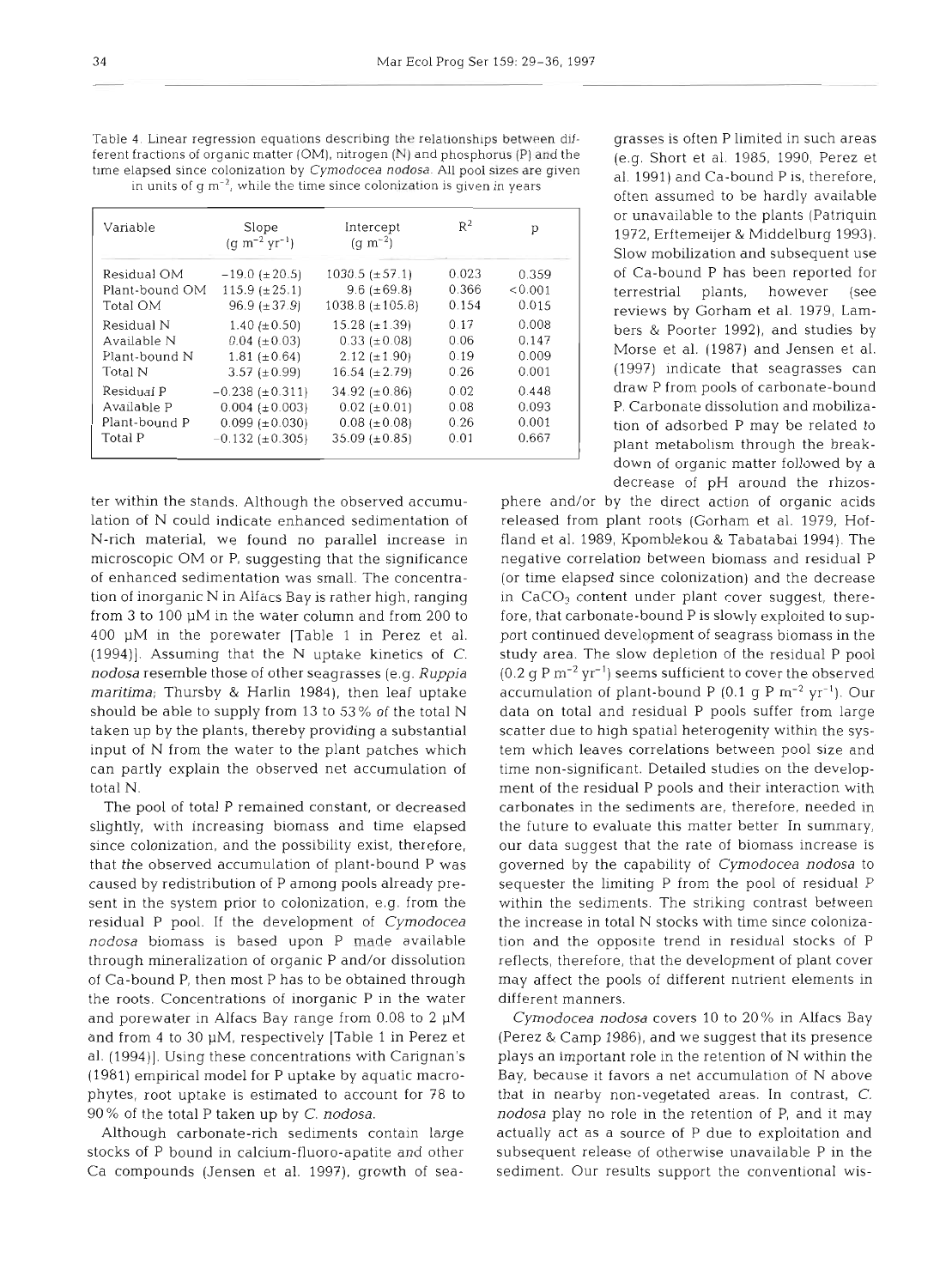dom that development of seagrass meadows is accompanied by substantial changes in both the size and the partitioning of the different nutrient pools present, but, further, we provide estimates of the rates involved. The effect of the plants depends on the form and availability of nutrients in the system, and we suggest that colonization and development of seagrass populations may cause excess nutrients to become trapped and accumulated, while limiting nutrients may be mobilized and maybe released from the system.

Acknowledgements. We thank Birgit Kjeller for valuable support with all the nutrient analysis. M.F.P. was supported by the Danish SMP-program (#4.20)

#### LITERATURE ClTED

- Boynton WR, Kemp WM (1985) Nutrient regeneration and oxygen consumption by sediments along an estuarine salinity gradient. Mar Ecol Prog Ser 23:45-55
- Capone DG (1988) Benthic nitrogen fixation. In: Blackburn TH, Sørensen J (eds) Nitrogen cycling in coastal marine environments. Scope 33. Wiley & Sons, Chichester, p 85-114
- Carignan R (1981) An empirical model to estimate the relative importance of roots in phosphorus uptake by aquatic macrophytes. Can J Fish Aquat Sci 39:243-247
- Costanza R, d'Arge R, de Groot R, Farber S, Grasso M, Hannon B. Limburg K, Naeem S. O'Neill RV, Paruelo J, Raskin RG, Sutton P, van der Belt M (1997) The value of the world's ecosystem services and natural capital. Nature 387:253-260
- Crew TE, Kitayama K, Fownes JH, Riley RH, Herbert DA, Mueller-Dombois D. Vitousek PM (1995) Changes in soil phosphorus fractions and ecosystem dynamics across a long chronosequence in Hawaii. Ecology 76:1407-1424
- Duarte CM, Marbá N, Agawin N, Cebrián J, Enríquez S, Fortes MD, Gallegos ME, Merino M. Olesen B, Sand-Jensen K, Uri J, Vermaat J (1994) Reconstruction of seagrass dynamics: age determlnations and associated tools for the seagrass ecologist. Mar Ecol Prog Ser 107:195-209
- Erftemeijer PLA, Middelburg JJ (1993) Sediment-nutrient interactions in tropical seagrass beds: a comparison between a terrigenous and a carbonate sedimentary environment in South Sulawes: (Indonesia). Mar Ecol Prog Ser 102:187-198
- Fonseca MS, Fisher JS, Zieman JC, Thayer GM' (1982) Influence of the seagrass, Zostera marina L., on current flow. Estuar Coast Shelf Sci 15:351-364
- Fonseca MS, Zieman JC, Thayer GW, Fisher JS (1983) The role of current velocity in structuring eelgrass (Zostera marina L.) meadows. Estuar Coast Shelf Sci 17:367-380
- Gorham E, Vitousek PM, Reiners WA (1979) The regulation of chemical budgets over the course of terrestrial ecosystem succession. Annu Rev Ecol Syst 10:53-84
- Grasshoff K, Ehrhardt M. Kremling K (1983) Methods of seawater analysis. Verlag Chemie. Weinheim
- Hemminga MA, Harrison PG, van Lent F (1991) The balance of nutrient losses and gains in seagrass meadows. Mar Ecol Prog Ser 71:85-96
- Hoffland E, Findenegg GR, Nelemans JA (1989) Solubilization of rock phosphate by rape 11. Local root exudation of organic acids as a response to P-starvation. Plant Soil 113:161-165
- lsaksen MP, Finster K (1996) Sulphate reduction in the root zone of the seagrass Zostera noltii on the intertidal flats of a coastal lagoon (Arcachon. France). Mar Ecol Prog Ser 137:187-194
- Jensen HS, McGlathery KJ. Marino R, Howarth RW (1997) Forms and availability of sediment phosphorus and carbonate sand of Bermuda seagrass beds. Limnol Oceanogr (in press)
- Kenworthy \VJ, Zieman JC. Thayer GW (1982) Evidence for the influence of seagrasses on the benthic nitrogen cycle in a coastal plain estuary near Beaufort, North Carolina (USA). Oecologia 54: 152-158
- Kpomblekou AK, Tabatabai MA (1994) Effect of organic acids on release of phosphorus from phosphate rocks. Soil Sci 158:442-453
- Kristensen E, Holmer M, Banta G, Jensen M, Hansen K (1995) | Carbon, nitrogen and sulphur cycling in sediments of the Ao Nam Bor mangrove forest, Phuket, Thailand: a review. Phuket Mar Biol Cent Res Bull 60:37-64
- Lambers H, Poorter H (1992) Inherent variation in growth rate between higher plants. a search for physiological causes and ecological consequences. Adv Ecol Res 23:188-222
- Marbá N, Duarte CM (1995) Coupling of seagrass (Cymodocea nodosa) patch dynamics to subaqueous dune migration. J Ecol 83:381-389
- Morse JW, Zullig JJ. Iverson RL, Chopping GR, Mucci A, Millero FJ (1987) The influence of seagrass beds on carbonate sediments in the Bahamas. Mar Chem  $22:71-8$
- Patriquin DG (1972) The origin of nitrogen and phosphorus for growth of the marine angiosperm Thalassia testudinum. Mar Biol 15:35-46
- Perez M, Camp J (1986) Distribución espacialy biomasa de las fanerógamas marinas de las Bahias del Delta del Ebro. Invest Pesq 50:519-530
- Perez M, Duarte CM. Romero J, Sand-Jensen K, Alcoverro T (1994) Growth plasticity in Cymodocea nodosa stands: the ~mportance of nutrient supply. Aquat Bot 47:249-264
- Perez M, Romero J. Duarte CM, Sand-Jensen K (1991) Phosphorus limitation of Cymodocea nodosa growth. Mar Biol 109:129-133
- Romero J, Pergent G, Pergent-Martini C, Mateo M, Regnier C (1992) The detritic compartment in a Posidonia oceanica meadow: litter features, decomposition rates, and mineral stocks PSZN 1. Mar Ecol 13:69-83
- Short FT (1987) Effects of sediment nutrients on seagrasses: literature review and mesocosm experiment. Aquat Bot 27:41-57
- Short FT, Davis MW, Gibson RA, Zlrnmermann CF (1985) Evidence for phosphorus limitation in carbonate sediments of the seagrass Syringodium filiforme. Estuar Coast Shelf Sci 20:419-430
- Short FT, Dennison WC, Capone DG (1990) Phosphorus limited growth of the tropical seagrass Syringodium filiforme in carbonate sediments. Mar Ecol Prog Ser 62:169-174
- Thursby GB, Harlin MM (1984) Interaction of leaves and roots of Ruppia maritima in the uptake of phosphate, ammonia and nitrate. Mar Biol 83:61-67
- Tiessen H, Stewart JWB (1985) The biogeochemistry of soil phosphorus. In: Caldwell J, Brierly A, Brierly CL (eds) Planetary ecology. Van Nostrand Reinhold, New York, p 463-472
- Tilman D (1985) The resource ratio hypothesis of succession. Am Nat 125:827-852
- Tilman D (1988) Plant strategies and the dynamics and structure of plant communities. Princeton University Press, Princeton, NJ
- Vidal M, Morgui JA, Latasa M, Romero J, Camp J (1992) Fac-